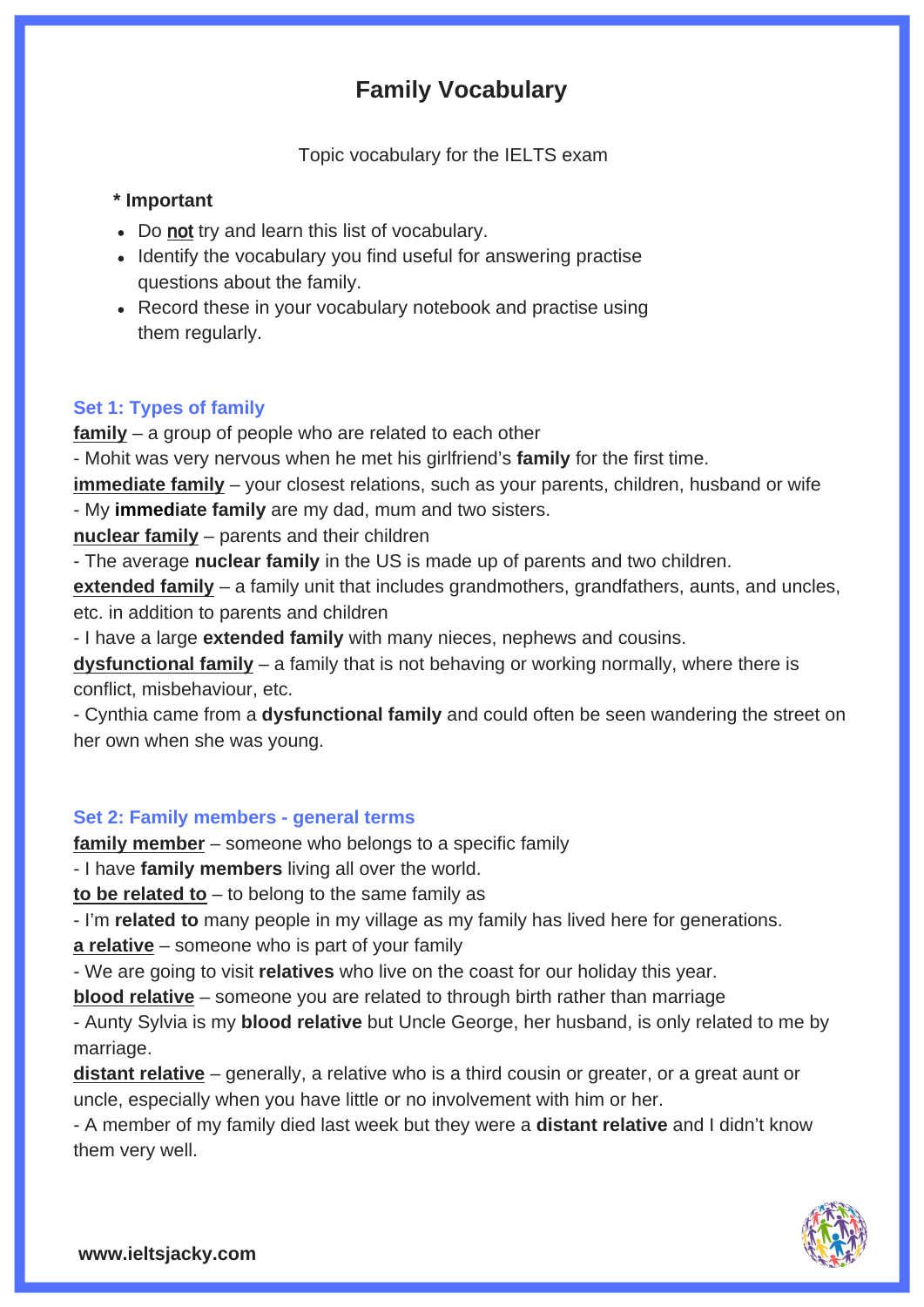**next of kin** – the person or group of people you are most closely related to

- When you apply for a passport, you have to name your **next of kin** in case there is an emergency while you are away travelling.

**descendants** [– a person who is related to you and who lives after you, such as your child or](https://www.ieltsjacky.com/home-vocabulary.html)  grandchild, and all future generations

**ancestors** – family members from past generations

- I'm writing my autobiography so that my **descendants** will know what life was like for one of their **ancestors**.

**household** – all the people who live in one house

- There are now only three people in my **household** as my older brother has gone away to university.

## **Set 3: Immediate family**

**father** – a man in relation to his child or children

**mother** – a woman in relation to her child or children

**parent** – father or mother

**husband** – the male partner in a marriage; a married man

**wife** – the female partner in a marriage; a married woman

**spouse** – a husband or wife

**son** – a person's boy child

**daughter** – a person's girl child

**brother** – a male who has the same parents as another person

**sister** – a female who has the same parents as another person

**big brother** / **older brother** (or sister) – older than you

**little sister** / **younger sister** (or brother) – younger than you

- I have two **younger sisters** but I do wish I had an older brother.

**sibling** – a brother or sister

- I have three **siblings**, two brothers and a sister.

**twin** – either of two children born to the same mother on the same occasion

- My sister has just given birth to **twins**, a boy and a girl.

**identical twins** – twins who look exactly the same

- I have an **identical twin** brother and even our parents find it difficult to tell us apart.

**an only child** – a child who doesn't have any brothers or sisters

- It can be lonely being an **only child** as you don't have siblings to play with.

# **Set 4: Extended family**

**uncle** – the brother of your mother or father **aunt** – the sister of your mother or father **nephew** – the male child of your brother or sister **niece** – the female child of your brother or sister **cousin** – a child of your uncle or aunt

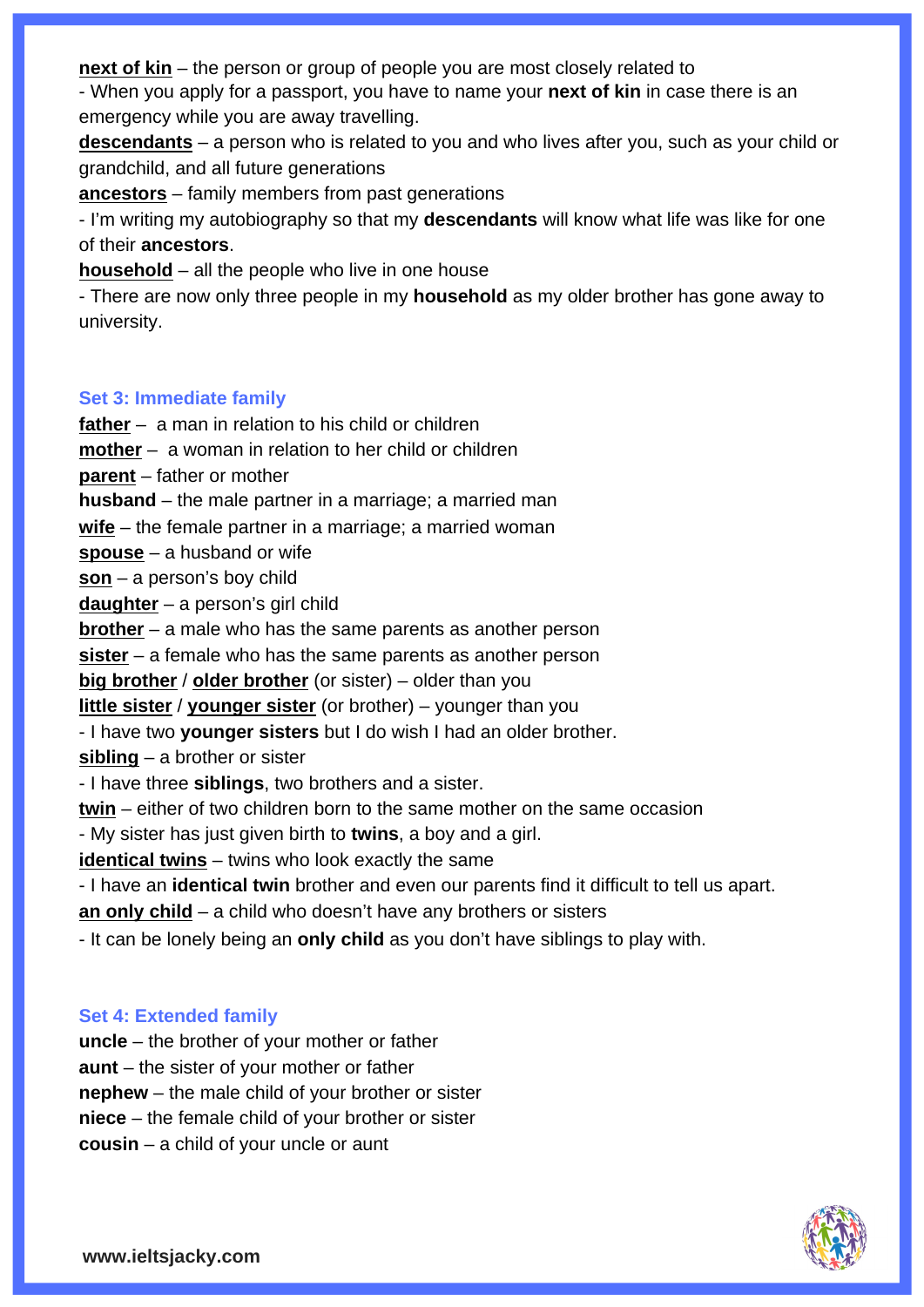**grandparents** – the parents of your parents **grandfather** – the father of your mother or father **grandmother** – the mother of your father or mother **grandchildren** – the children of your children **grandson** – the son of your son or daughter **granddaughter** – the daughter of your son or daughter

### **Set 5: In-laws**

**in-laws** – the relatives of your husband or wife

- When we were first married, we couldn't afford a place of our own so lived with the **in-laws**. **mother-in-law** – mother of your spouse

- Many people don't get on with their **mother-in-law** but mine is really nice.

**father-in-law** – father of your spouse

- My **father-in-law** offered me a job in the family business so he is also my boss.

**son-in-law** – the husband of your daughter

- I didn't like Amir when I first met him but he's a great **son-in-law** and helps me out whenever I need it.

**daughter-in-law** – the wife of your son

- We are very happy that our son has decided to marry Zehra and look forward to her becoming our **daughter-in-law**.

**brother-in-law** – the husband of your sister

- My **brother-in-law** is lazy and not a very good husband to my sister.

**sister-in-law** – the wife of your brother

- I often help my **sister-in-law** to look after my baby niece.

#### **Set 6: Stepfamilies**

**step** [– in the context of family relationships, 'step' means that you are related to the person](https://www.ieltsjacky.com/buildings-vocabulary.html)  because of one of your parents marries one of their parents **stepmother** – the wife of your father, but not your biological mother **stepfather** – the husband of your mother, but not your biological father **stepson** – the son of your new wife or husband, but not your biological son **stepdaughter** – the daughter of your new wife or husband, but not your biological daughter **stepsister** – the daughter of your stepmother or stepfather **stepbrother** – the son of your stepmother or stepfather **half-brother** – a brother you have only one parent in common with **half-sister** – a sister you have only one parent in common with

### **Set 7: Parenting**

**parent** – a person's father or mother - I'm glad that my **parents** live close by as it's easy to visit them. **motherhood** – the state of being a mother

- I'd like to have children one day but I'm not ready for **motherhood** yet.

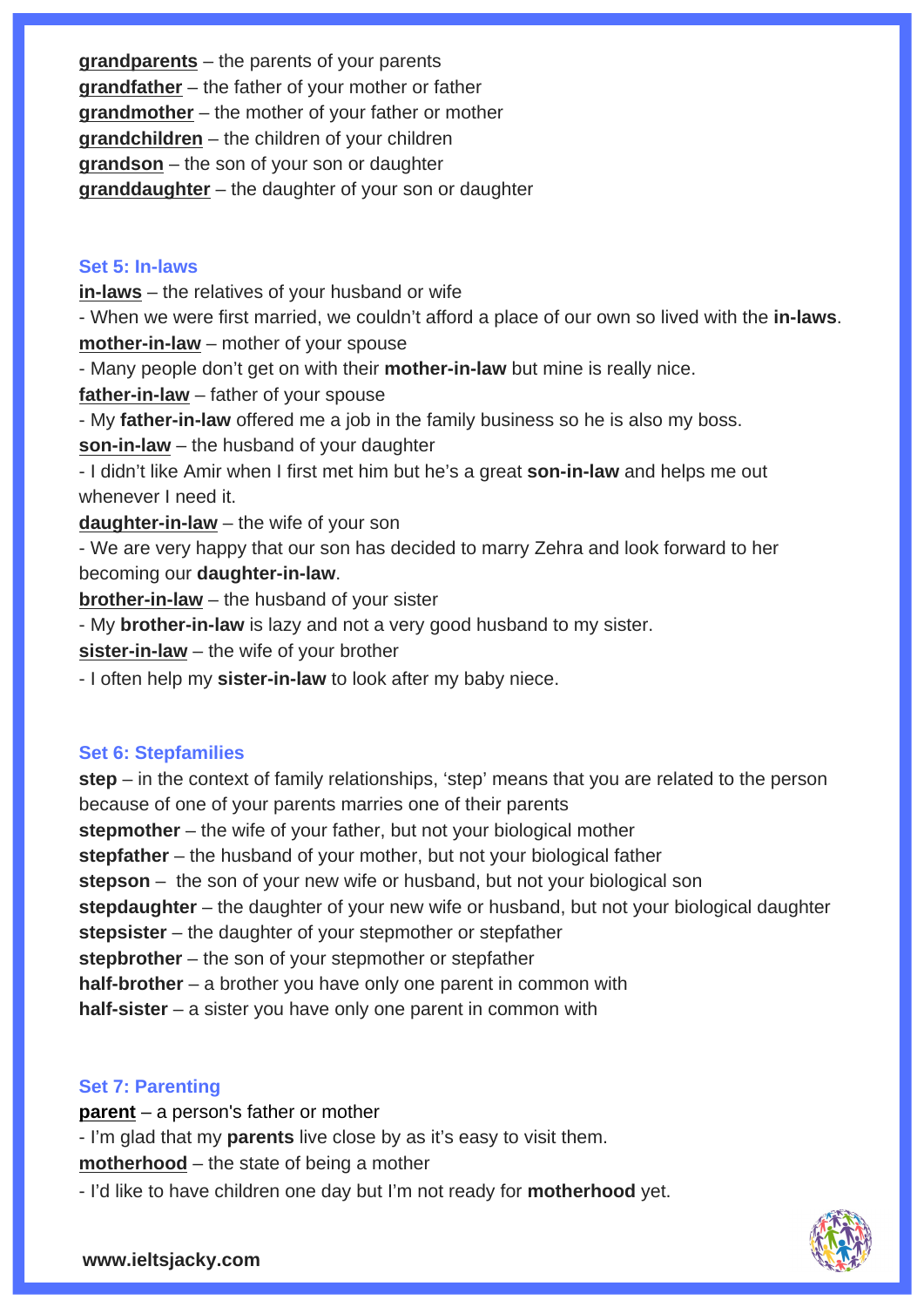**fatherhood** – the state of being a father

- Sakda is taking the responsibilities of **fatherhood** seriously and now only goes out drinking with his friends once a month.

**to start a family** – to have children

- Billy and I are planning to **start a family** as soon as we get married.

**to give birth** – to have a baby

- It was a special moment in Cesar's life when he saw his wife **giving birth** to their first child. **offspring** – a person's child or children

- My two sisters are coming over later with their **offspring** so the house is going to be very noisy.

**family man** – a man who enjoys being at home with his wife and children

- Deepak used to love partying but now that he has kids he's become a real **family man**.

**family life** – the kind of life a person normally leads when they are married and have children

- My husband and I enjoy doing lots of activities with our children and we all have a great **family life** together.

**to raise** (a child) – to take care of a child until they become an adult

- It's a big responsibility **raising** children but I love being a parent.

**to bring up** (a child) – to raise a child

- When Jae-min's husband died, she was left to **bring up** the children on her own.

**upbringing** – the way in which you are treated and educated when young, especially by your parents

- I was fortunate to have a good **upbringing** but not all children have caring parents who look after them well and teach them the right way to behave.

**to support** (a family) – to have enough money to be able to look after a family

- Egor earned very low wages and had to work two jobs to **support** his family. **breadwinner** – the member of a family who earns most of the money that the family needs

- In many countries, men are expected to be the **breadwinner** in a family.

**dependant** – someone who depends on you for financial support, such as a child or family member who does not work

- I'm working hard to get a promotion and earn more money now that I'm a husband and a father and have **dependants** who rely on me.

**to adopt** – to legally take another person's child into your own family and take care of them as your own child

- Paul and Siri were unable to have children of their own and decided to **adopt** a baby. **to foster** – to take care of someone else's child, usually for a limited time, without becoming the child's legal parent

- Even though I'm an only child, I always had other boy's and girl's to play with when I was growing up as mum and dad often used to **foster** other children.

**over-protective parents** – a parent who protect their child too much

- **Overprotective parents** can prevent their children from building confidence and independence.

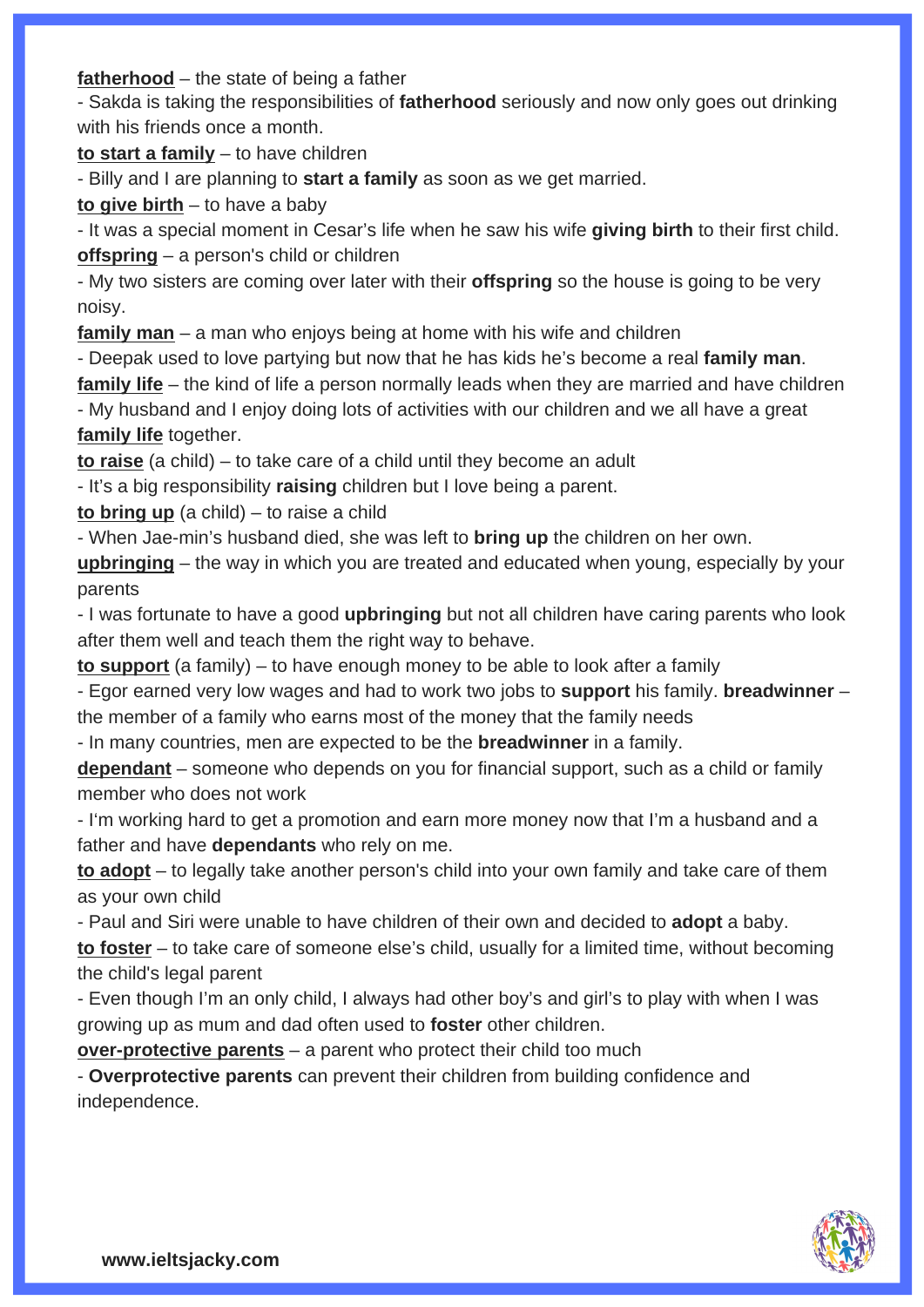**spoilt child** – a child who shows bad behaviour because they have been allowed to do or have anything they want

- I don't like playing with the girl next door because she's a **spoilt child** and gets in a temper if I don't let her win all the games.

**single parent** – a person bringing up a child or children without a partner

- My sister is a **single parent** now that her husband has left her.

**stay at home parent** / **stay at home mum** – a parent who stays at home to take care of their children rather than going out to work

- These days, it's far more usual for men to be a **stay-at-home parent** than when I was young when it was always the mother who looked after the kids.

**to look after** – to take care of

- I'm going to **look after** my daughter's children on Saturday while she has a day out with her friends.

**childcare** [– the care of children, especially by a crèche, nursery or childminder while parents](https://www.ieltsjacky.com/home-vocabulary.html)  are working

- **Childcare** is a big problem for many working parents and they are lucky if their own parents can help out.

**strict** – strongly limiting someone's freedom to behave as they wish, or likely to severely punish someone if they do not obey

- My parents are very **strict** with me and I have to finish all my homework before I'm allowed to play or watch TV.

**authoritarian** – demanding that people obey completely and refusing to allow them the freedom to act as they wish

- My father was very **authoritarian** when I was growing up and I was terrified of him.

# **Set 8: The Generations**

**generation** – all the people of about the same age within a society or within a particular family

- It's hard to believe how much everyday life has changed for my grandparent's **generation**. **older generation** – people of middle-age and older

**younger generation** – young adults, teenagers and children

- The **older generation** are often stuck in their ways, while the **younger generation**  welcome change.

**generation gap** – a difference of opinions between one generation and another regarding beliefs and attitudes, often leading to a lack of understanding between them

- It's a skilled politician who can bridge the **generation gap**.

**teenager** – a person aged between 13 and 19 years

- My lovely little boy turned into a rebellious monster when he was a **teenager** but now he's a lovely young man.

**adolescent** – a young person who is developing into an adult

- Many **adolescents** develop emotional problems as they try to find their place in the world.

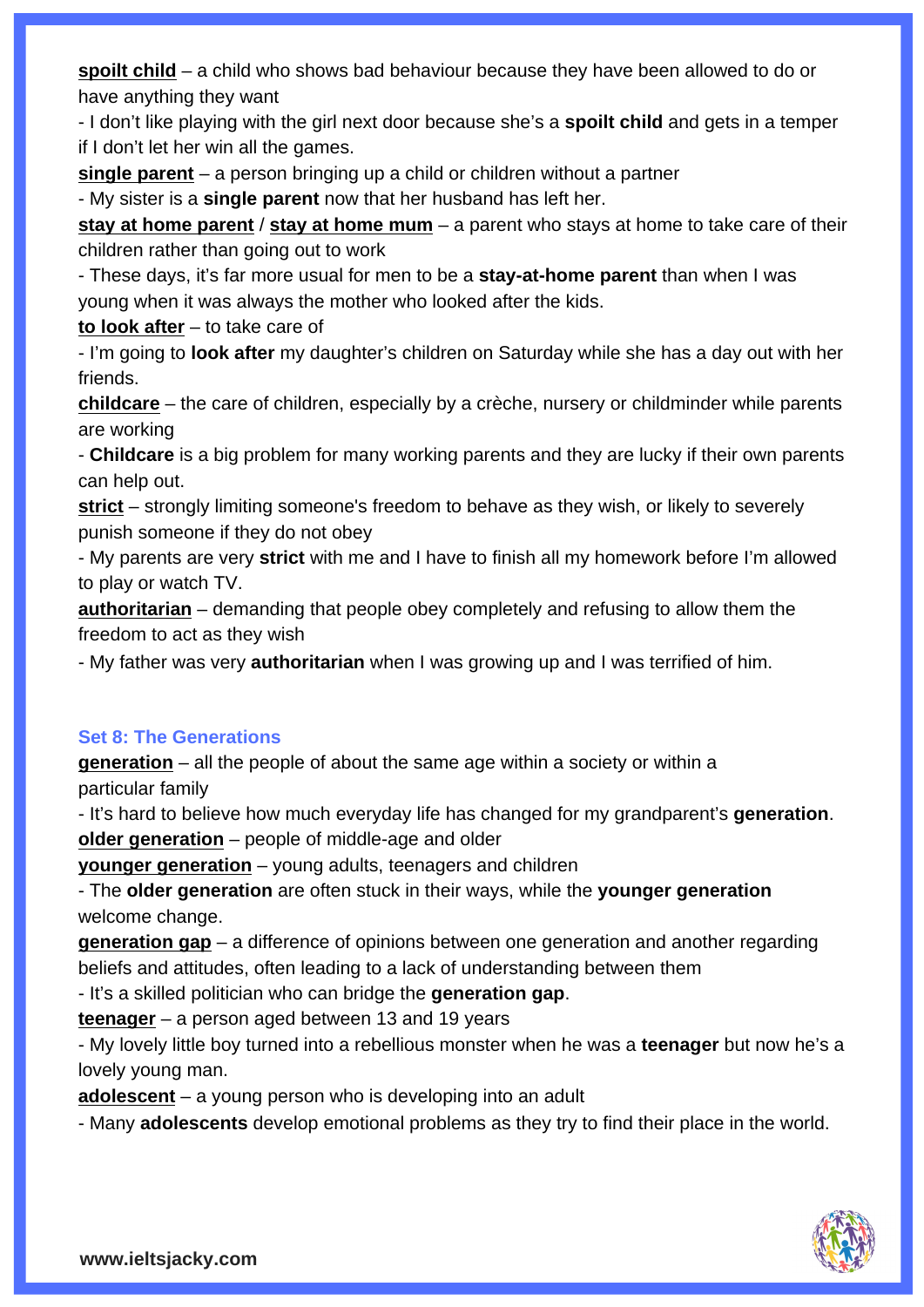### **Set 9: Other vocabulary**

**sibling rivalry** – the feeling of competitiveness that often exists between brothers and sisters - There was huge **sibling rivalry** between my two brothers and they were always fighting but they are the best of friends now that they're adults.

**run in the family** – a common feature in a family; something which is passed from parents to children

- Artistic ability seems to **run in the family**.

**hereditary** – passed from the genes of a parent to a child

- Diabetes is **hereditary** in our family so I make sure that I eat healthily and keep fit to lessen my chances of getting it.

**childhood** – the time when someone is a child

- Many children in the world do not have a happy **childhood**.

**family background** – the details of a person's family regarding education, social status, etc. - We want our son to marry a girl from a good **family background**.

**family gathering** / **family get-together** – an informal event where family members meet up - We're having a **family get-together** to celebrate my mother's birthday.

**close-knit** – involving groups of people in which everyone supports each other

- We're a **close-knit** family and know that we can rely on each other when one of us needs help.

**family ties** – the sense of connection between family members

- **Family ties** aren't as strong as they used to be in my country because relatives often live many miles apart and even in different countries.

**to care for** – to provide the things someone needs, especially someone who is young, old, or ill

- In my country, sons and daughters are expected **to care for** their elderly parents.

**a widow** – a woman whose husband has died

- Her husband died young and she has been **a widow** for almost thirty years now.

**a widower** – a man whose wife has died

- My mother died last year so my father is now **a widower**.

**to desert** – to leave someone without help or in a difficult situation and not come back

- My father **deserted** us when I was young and my mother has brought me up on her own.

#### **Set 10: Idioms**

There are many idioms about the family but I've chosen just a few that might prove a useful addition to your family vocabulary. Pick only one or two to learn and make sure that you know how to use them 100% or they won't make sense.

If you're unsure about them, give them a miss rather than risking sounding silly.

**get on with** / **get along with** – to like someone and have a friendly relationship with them - I used to fight with my siblings when we were young but I **get on** with them really well now that we're adults.